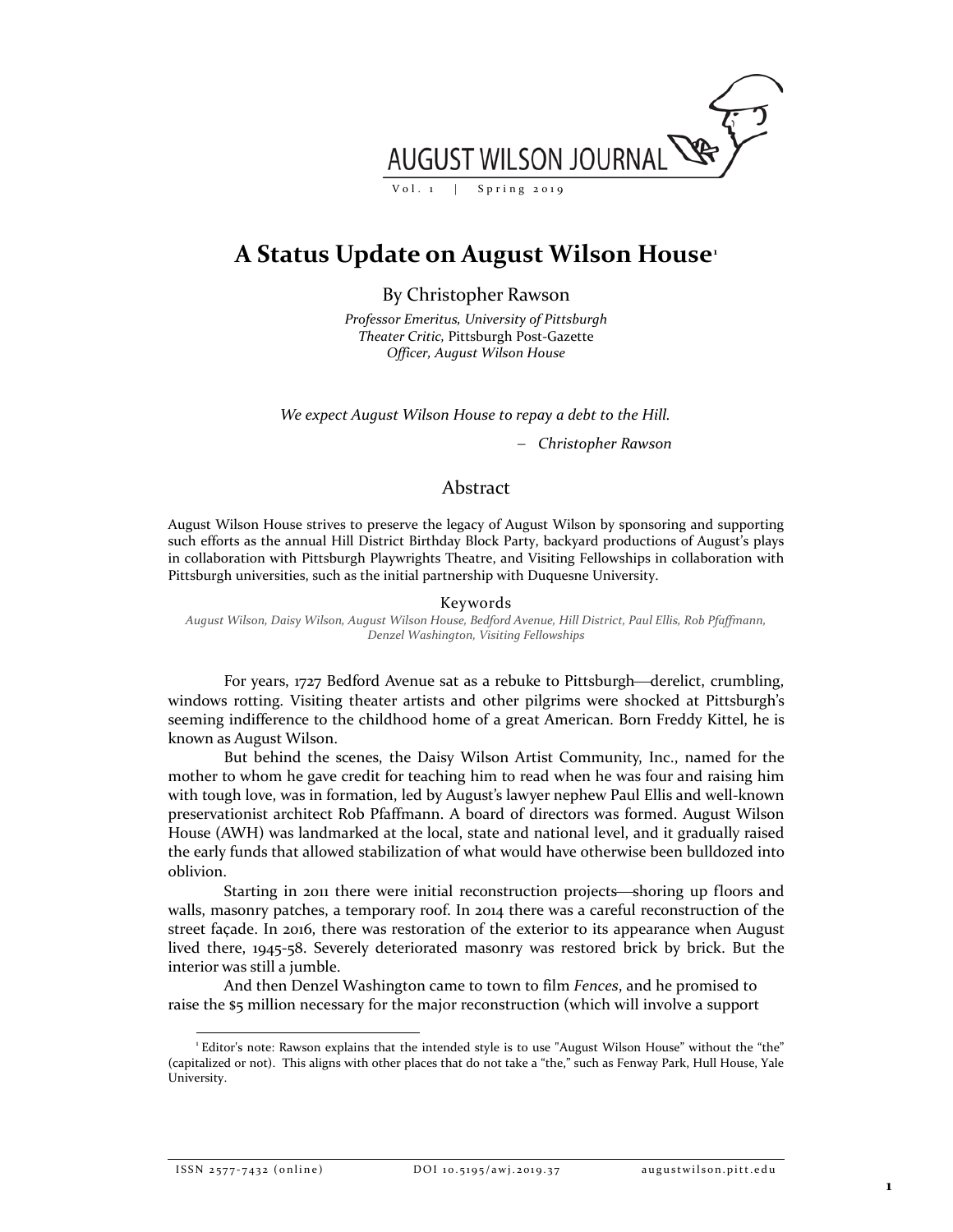#### Vol. 1 | Spring 2019

building and other exterior work). He made this gift public at the AWH Ground Blessing ceremony last Sept. 26: it includes \$1 million each from him, Oprah Winfrey and Tyler Perry, and substantial six-figure amounts from Samuel & LaTanya R. Jackson, Stephanie Summers, Laurence Fishburne, Shonda Rhimes, Antoine Fuqua and John McClain (or their foundations). The capital fund was just further augmented by \$1 million from the R.K. Mellon Foundation.

Along the way there has also been steady support for pre-development, planning and stabilization both physical and operational from The Pittsburgh Foundation, Heinz Foundation, Hillman Family Foundations, African American Action Fund, McCauley Ministries plus other foundations and governmental programs, local, state and national—more than can fit in this brief status report. All this before starting a public campaign to support operations and programs so AWH won't suffer the fate of similar historic houses or small museums that open to fanfare and soon run out of funds.

While here in 1999, August visited his moldering childhood home, as the photo on this page shows. He said that if it were to be preserved, he hoped it would not be as a memorial but as "something useful." We consider that a compact between us. In addition, we've adopted a phrase of his: "Claim what is yours." We expect AWH to repay a debt to the Hill. It nurtured August and gave him the rich material for his plays, and in return the fame of its mid-20<sup>th</sup> century glory days has been revived. But AWH hopes to provide the Hill with something more substantial than that.

Programming began several years ago. The first signature program was an annual Birthday Block Party, which in its fourth year has become a Hill tradition which drew 100 vendors and close to 6,000 celebrants. The second was backyard productions of August's plays in collaboration with Pittsburgh Playwrights Theatre, starting with *Seven Guitars* (imagined by August as taking place in that very backyard), followed by *King Hedley II* (which August imagined just down the block), and continuing this summer, if all the permits come through, with *Gem of the Ocean* staged at Aunt Ester's actual address, 1839 Wylie Avenue. The third major program is Visiting Fellowships in collaboration with Pittsburgh universities and other institutions. The inaugural fellowship, in partnership with Duquesne University, brought poet laureate Natasha Trethewey to the Hill. Future fellows in literature, art, theater or music will lean toward those younger, starting their careers.

This is a house. The spaces will be intimate, like the rooms in August's life and plays. In both, he tackled large questions of self-identity, racism and justice, but at their heart the plays dramatize conflicts between generations and within families. As a place to explore these cultural narratives, AWH will support literature and other arts on the personal scale that August first encountered them. The family's original two rooms will be as close to a memorial to Daisy and August as our compact with August will allow. By late 2020 or August's birthday in 2021, AWH will be open to both pilgrims and those drawn by workshops, roundtables, small classes, performances and, we hope, the kind of gatherings that ignited the artistic and social concerns of the young August Wilson, fired in the kiln of the Black Arts and Black Power movements of the 1960s.

We think August would find that useful.

### Author Bio

A member of the board of directors of August Wilson House, Mr. Christopher Rawson is the senior theater critic at the *Pittsburgh Post-Gazette* where he interviewed August Wilson and reviewed Mr. Wilson's plays throughout his career. An emeritus member of the University of Pittsburgh English Department, Rawson for many years has taught a full course in August Wilson. He and Laurence A. Glasco wrote and published *August Wilson: Pittsburgh Places in his Life and Plays* (2015).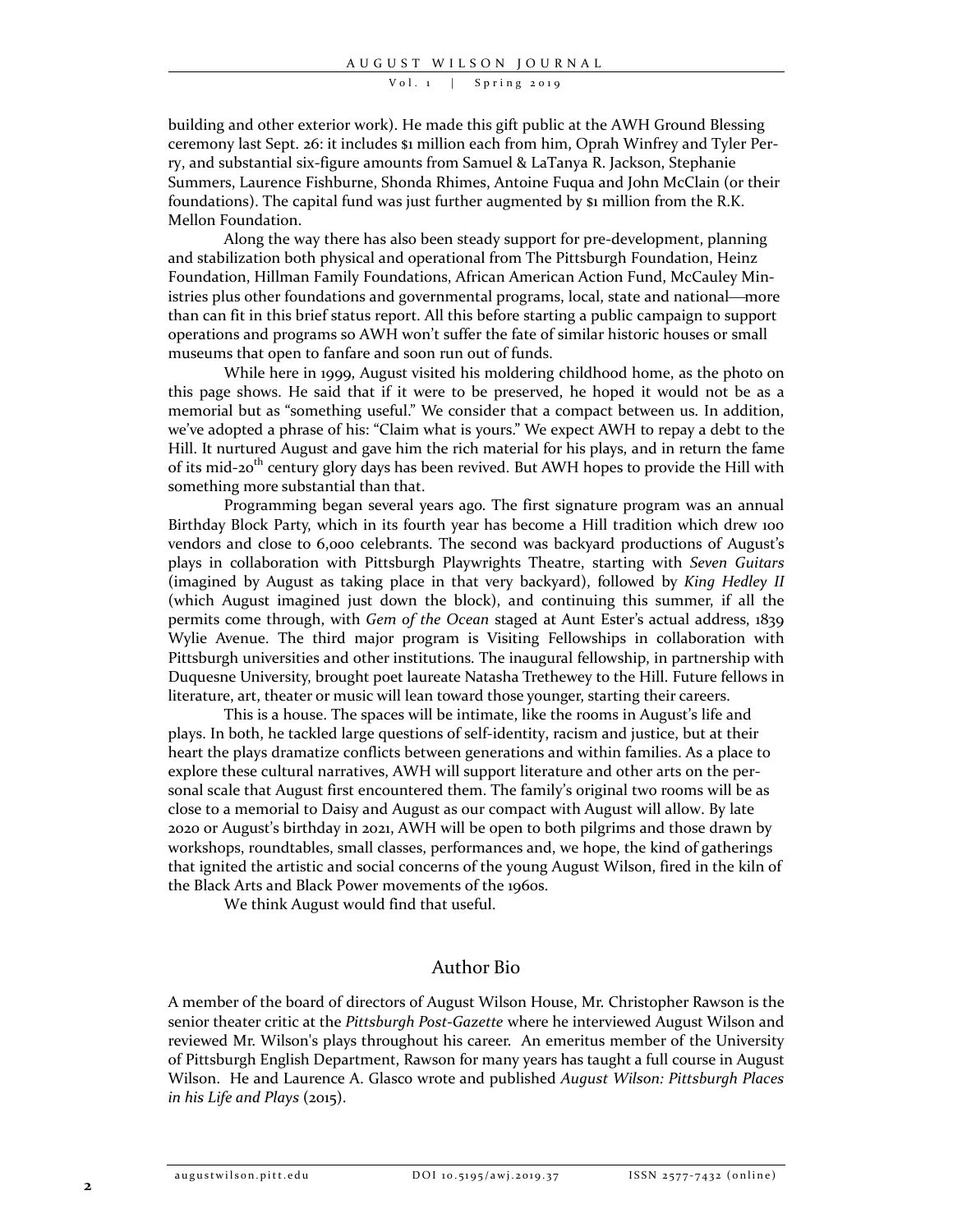August Wilson Journal | Vol. 1 | Spring 2019



*The Ground Blessing in September, 2018, when Denzel Washington announced the funds he had raised. From left: Chris Rawson, Denise Turner, Rob Pfaffmann, Paul Ellis, Richard Butler, Sakina Ansari (August's daughter), Terri Baltimore, Mark Southers, Denzel Washington, Chuck Timbers.*



Articles in this journal are licensed under a Creative [Commons Attribution 4.0 International License.](https://creativecommons.org/licenses/by/4.0/)



This journal is published by th[e University Library System](http://www.library.pitt.edu/) of th[e University of Pittsburgh](http://www.pitt.edu/) as part of its [D-Scribe Digital Publishing Program](http://www.library.pitt.edu/d-scribe-digital-collections) and is cosponsored by th[e University of Pittsburgh Press.](http://upress.pitt.edu/)